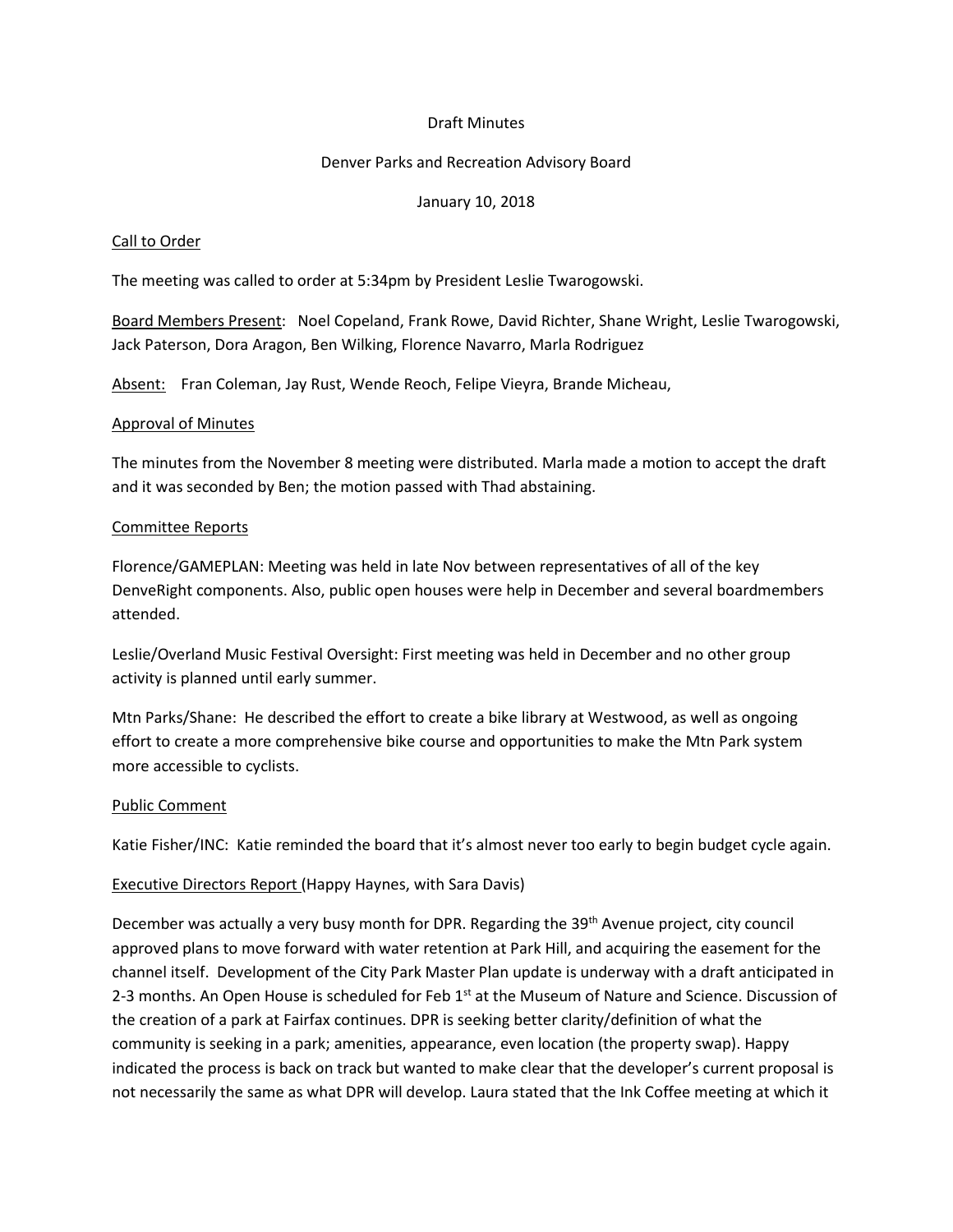was stated "the deal is done" was a misrepresentation. Marcus observed the meeting stream and believes the development to be an open process.

Happy reported the opening of the Carla Madison Rec Center earlier this week and the great reaction of the community as well as the overall turnout. DPR is not losing momentum as it turns attention to development of the next project center. She also noted the positive response to the My Denver PRIME program which became active this year.

## **Presentations**

## EAB Status – Sara Davis

Sara offered a brief recap of the development and spread of the bug, its impact throughout the Midwest and its migration into Colorado. The proactive program to selectively remove 1/3 of the canopy on a rotating 3 year period includes public r-o-w and parks. In addition, about 6,000 new trees will be planted. She outlined some of the efforts and programs to continue community education (e.g., Be a Smart Ash). The outreach is working well with a wide range of target media and audiences involved. The city has licensed about 200 tree services contractors to make it easier for citizens to select the right treatment for a particular tree or location, but there appears to be a shortage of skilled tree workers and the city is working to develop a pilot program to develop skills in the workplace as well as for city staff. For 2018 a number of developments are planned: additional messaging will be developed in Spanish, a new "app" providing info and treatment options, City Forester will don Super Hero status for combating the EAB, Forestry also set to hyper focus on the downtown district and further effort to update/revise R&R policies consistent with the above. There were questions from the board about the bug and detecting infestation. Ben was impressed with the content presented and the comprehensive effort to combat EAB. Marcus commented about funding for commercial zone projects vice private citizens or the City. Happy explained how The Park People is further educating neighborhood groups insofar as private property trees very much affect the overall canopy across the city. Thad provided a personal experience. Noel asked about availability of low income group programs. Happy shared another example of utilizing kids to spread the word about programs and treatment options in communities.

# PRAB Resolution re: Civic Center's West Colonnade

After Happy advised PRAB last fall about the Civic Center Conservancy's request to add a foundation name to the west colonnade of the Greek Theatre, David developed a draft resolution for the Board to consider; consenting and supporting inclusion of the Cydney and Tom Marsico Family Foundation as detailed. Marcus motioned to adopt the resolution, Florence seconded, and the motion passed unanimously.

## Other Board Announcements

Dora stated this will be her last meeting as a PRAB member, and expressed gratitude for the education she's received in viewing issues and programs throughout the DPR system.